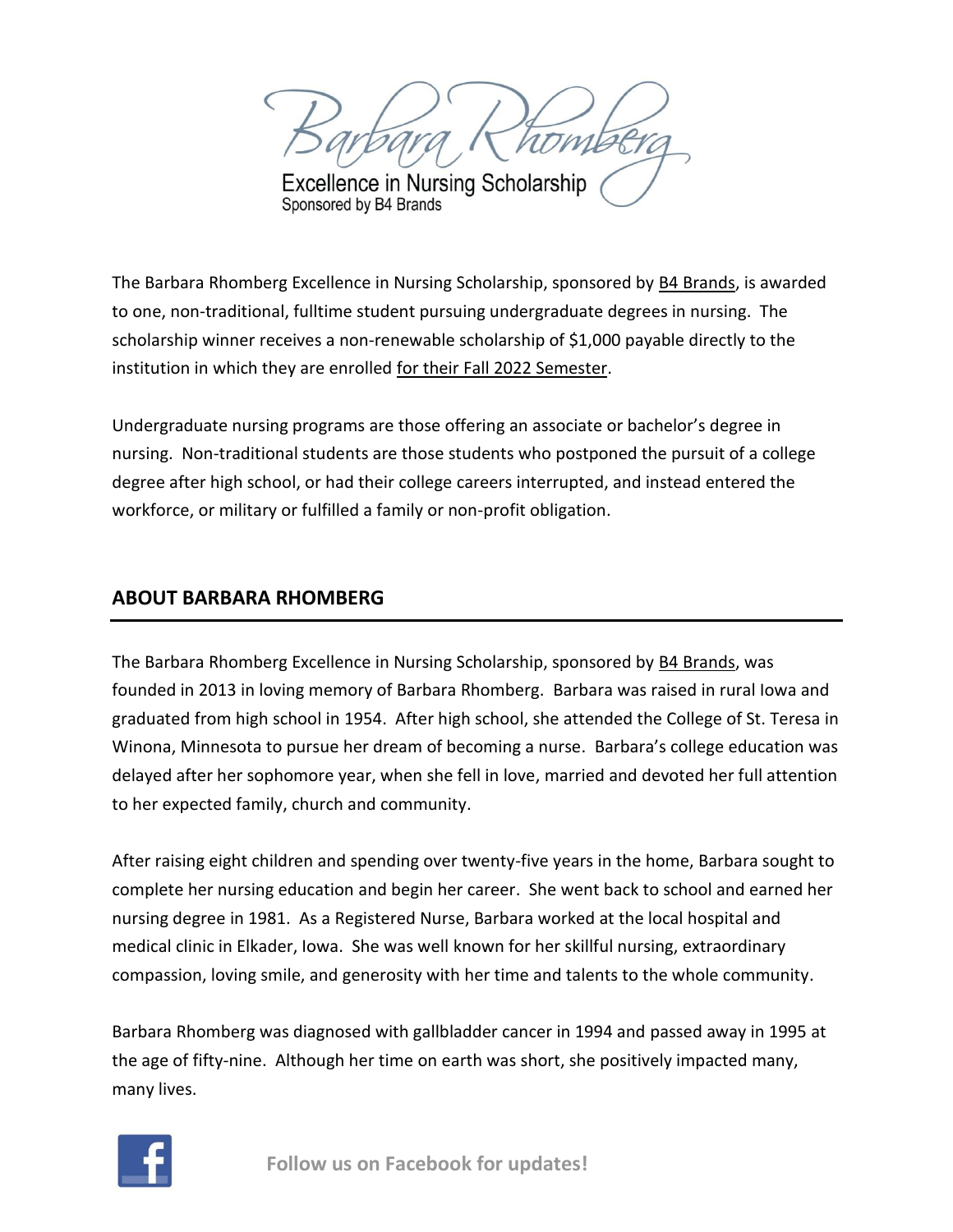### **ELIGIBILITY**

To be eligible for this scholarship, applicants must meet the following criteria:

- Enrolled in a fulltime undergraduate nursing program working toward an associate or bachelor's degree
- Non-traditional student, defined as a student that did not immediately continue their education after high school (at least a 3-year gap between high school and enrollment in a college or university)

Note: Past winners and applicants of this scholarship are eligible to re-apply in future years.

## **APPLICATION DEADLINE AND TIMELINE**

Applications are not accepted prior to April 1, 2022. All applications must be postmarked by April 30, 2022. Scholarship awards will be announced on May 3, 2022.

## **CONTACT INFORMATION**

[B4 Brands](https://www.b4brands.com/) Attention: Barbara Rhomberg Excellence in Nursing Scholarship PO Box 182, 1001 North Washington Street Lisbon, Iowa 52253

Phone: 888-667-6066 <https://www.b4brands.com/>

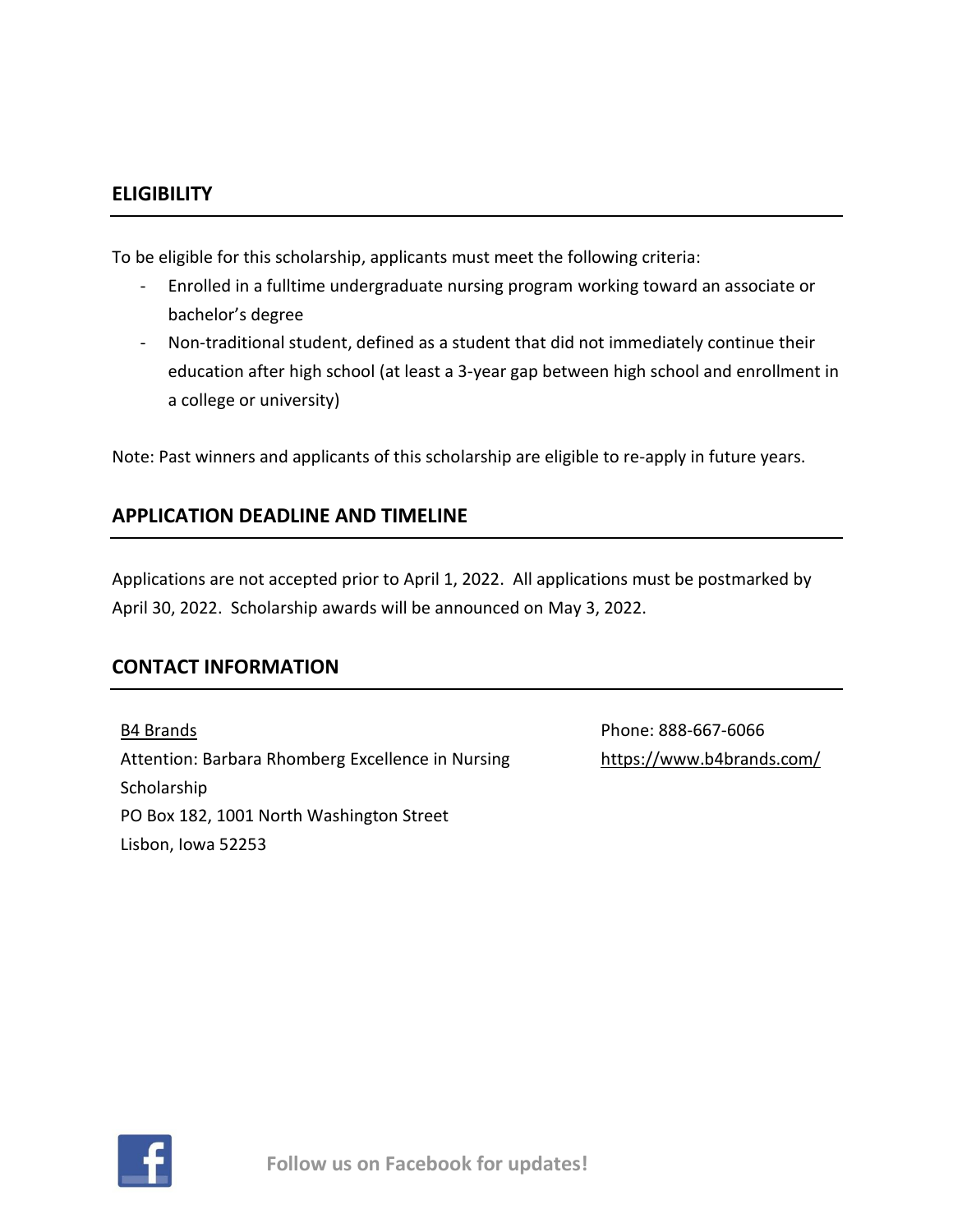## **APPLICATION CHECK-LIST**

Complete Application Form

Typed Essay

Two Letters of Recommendation

Enrollment Verification Form (Can be returned with the above or separately. Must be received

by the above deadline.)

Please send **everything together** via mail or email to:

**Return by E-Mail or Mail:**  B4 Brands

[scholarships@b4brands.com](mailto:scholarships@b4brands.com)

Attention: Barbara Rhomberg Scholarship PO Box 182, 1001 North Washington Street Lisbon, Iowa 52253

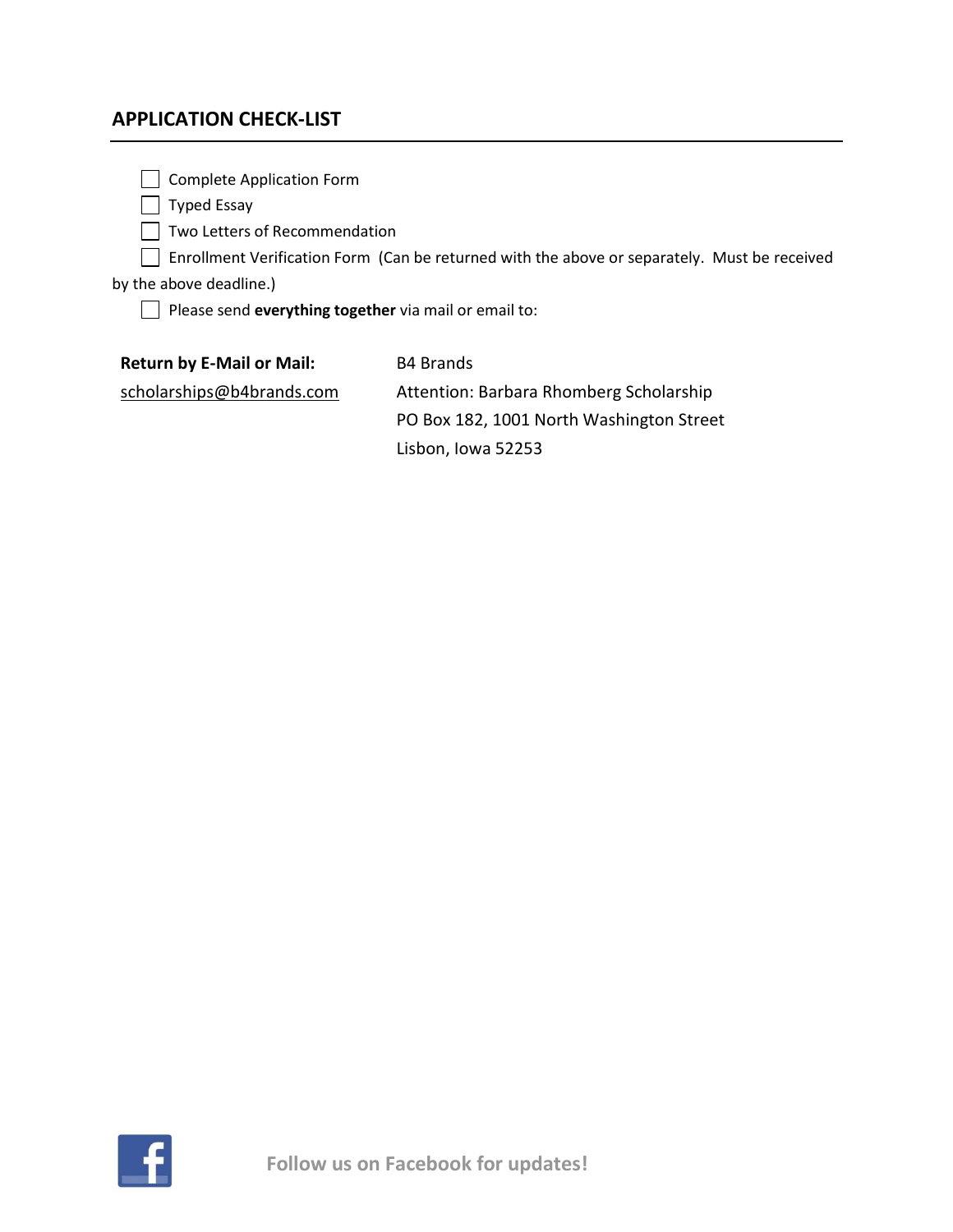

# **APPLICATION**

### **SECTION 1 – PERSONAL INFORMATION**

| Applicant Name (First, Middle, Last):            |  |        |  |
|--------------------------------------------------|--|--------|--|
|                                                  |  |        |  |
| <b>Permanent Mailing Address:</b>                |  |        |  |
| <u> 1990 - Johann Barnett, fransk politiker</u>  |  |        |  |
|                                                  |  | Phone: |  |
| <b>SECTION 2 - CURRENT EDUCATION</b>             |  |        |  |
| <b>College or University Currently Enrolled:</b> |  |        |  |
| <b>School Address:</b>                           |  |        |  |
|                                                  |  |        |  |
|                                                  |  |        |  |
|                                                  |  |        |  |

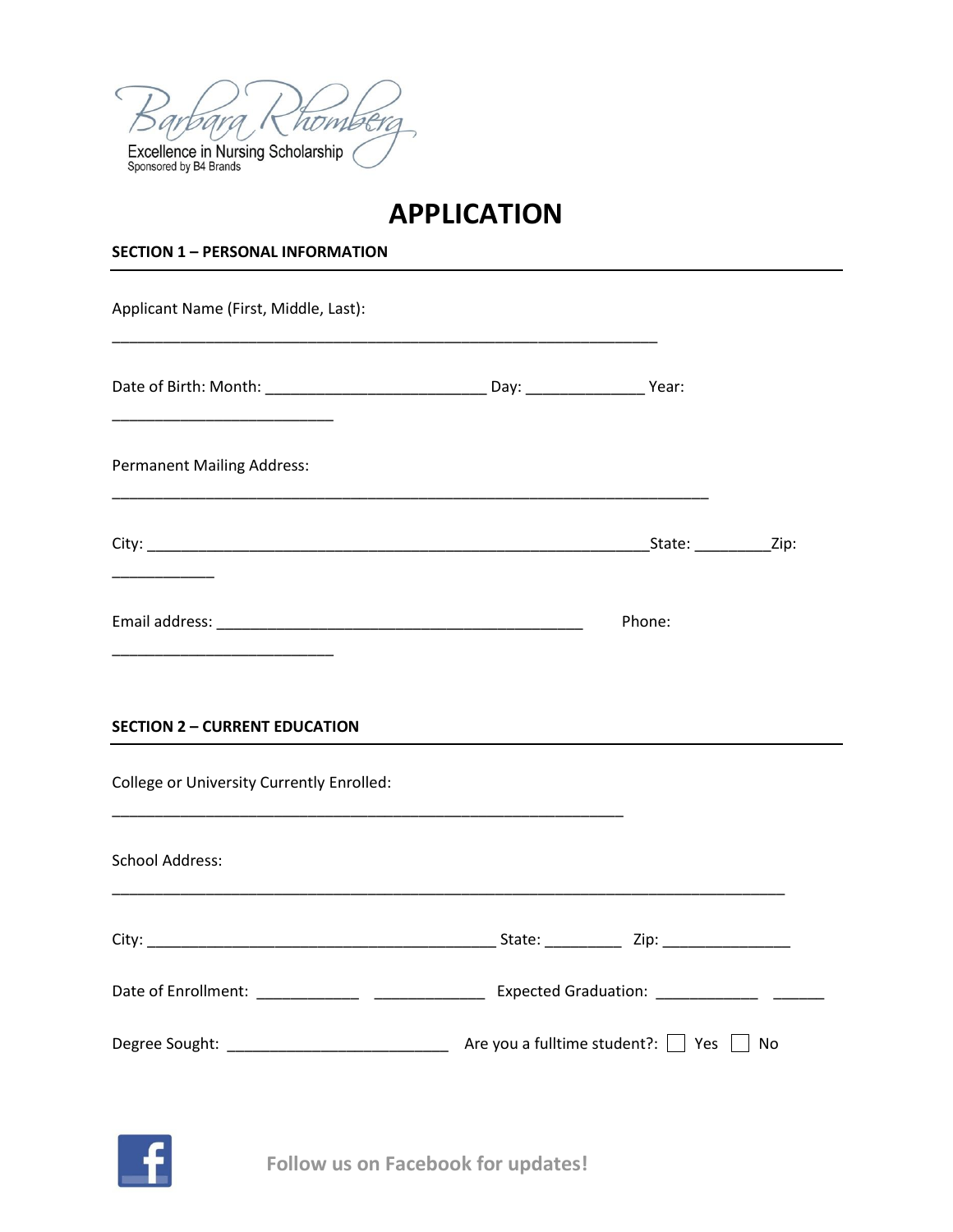**If you are selected for this scholarship, the funds will be sent directly to your school. Please provide the information below for the college or university that you are currently enrolled.** 

Contact Name (Advisor, Financial Aid Officer, Etc.):

| <b>School Address:</b>            |  |
|-----------------------------------|--|
|                                   |  |
|                                   |  |
|                                   |  |
| <b>SECTION 3 -PRIOR EDUCATION</b> |  |
| 1. High School Name:              |  |
|                                   |  |
| 2. College/University Name:       |  |
|                                   |  |
| 3. College/University Name:       |  |
|                                   |  |

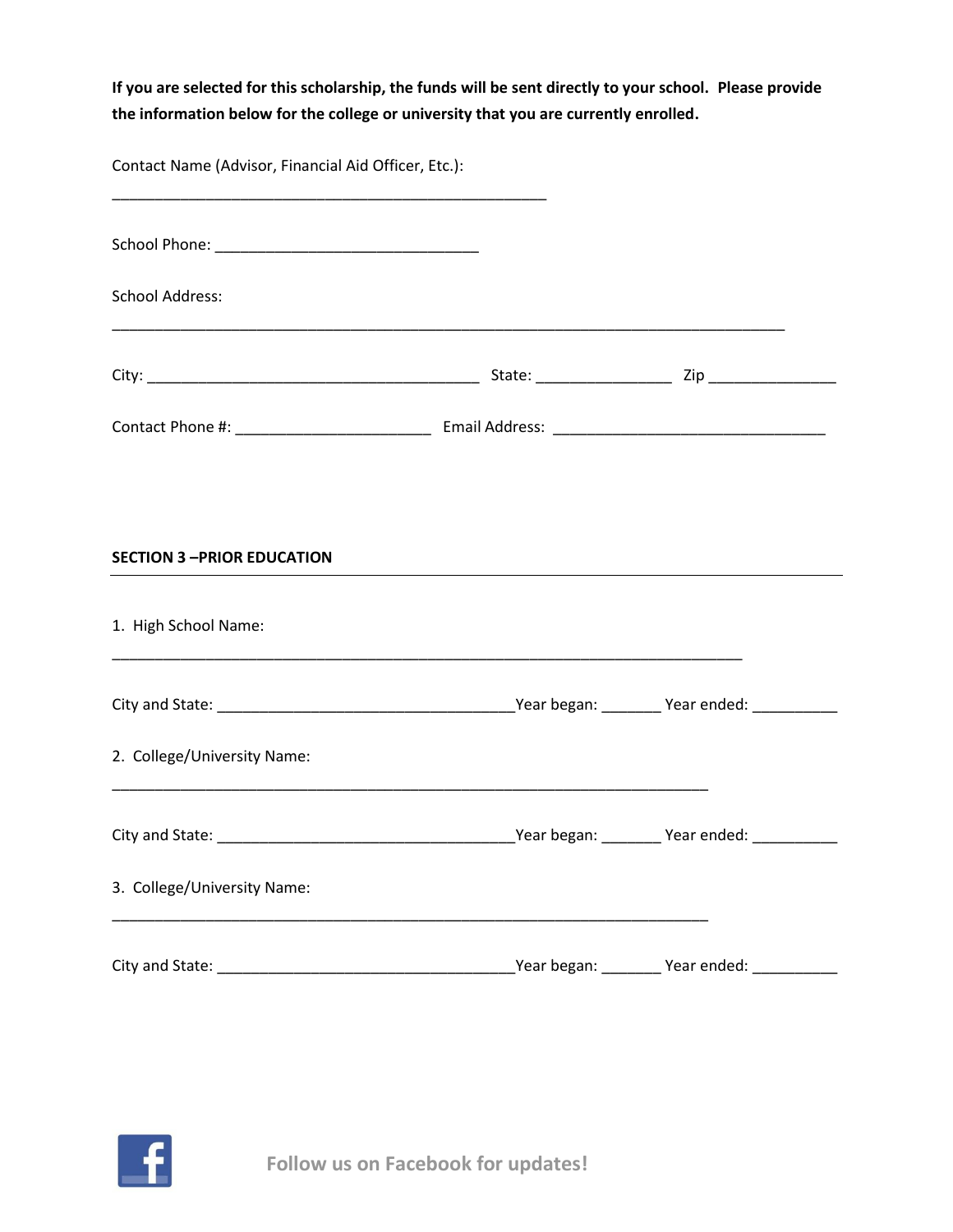Applicant must submit two brief letter of recommendation describing the work ethic, compassion, and pursuit of excellence of the applicant. Letters of recommendation should be sealed in an envelope after completion.

- If applicant is currently employed, at least one letter of recommendation must be completed by a manager or supervisor.
- Letters of recommendation may be completed by individuals the applicant is currently associated with through work, school, or community activities.
- Letters of recommendation should not be completed by friends or family members of the applicant.

#### **SECTION 6 –APPLICATION STATEMENT**

All of the information on this scholarship application is true and complete to the best of my knowledge. I understand that the information provided will be used to determine scholarship eligibility and award. I agree to provide requested documentation verifying any information on this application.

| Signature of scholarship applicant: |  |  |
|-------------------------------------|--|--|
|-------------------------------------|--|--|

### **SECTION 7 –ESSAY**

Prepare an essay of up to 500 words describing the following:

- Your passion for becoming a nurse,
- Your non-traditional path and motivation to pursue a nursing education,
- Your future plans and goals, and
- In what ways do you embody Barbara Rhomberg's spirit of service to others and commitment to excellence.

Essays must be typed and included with the completed application.

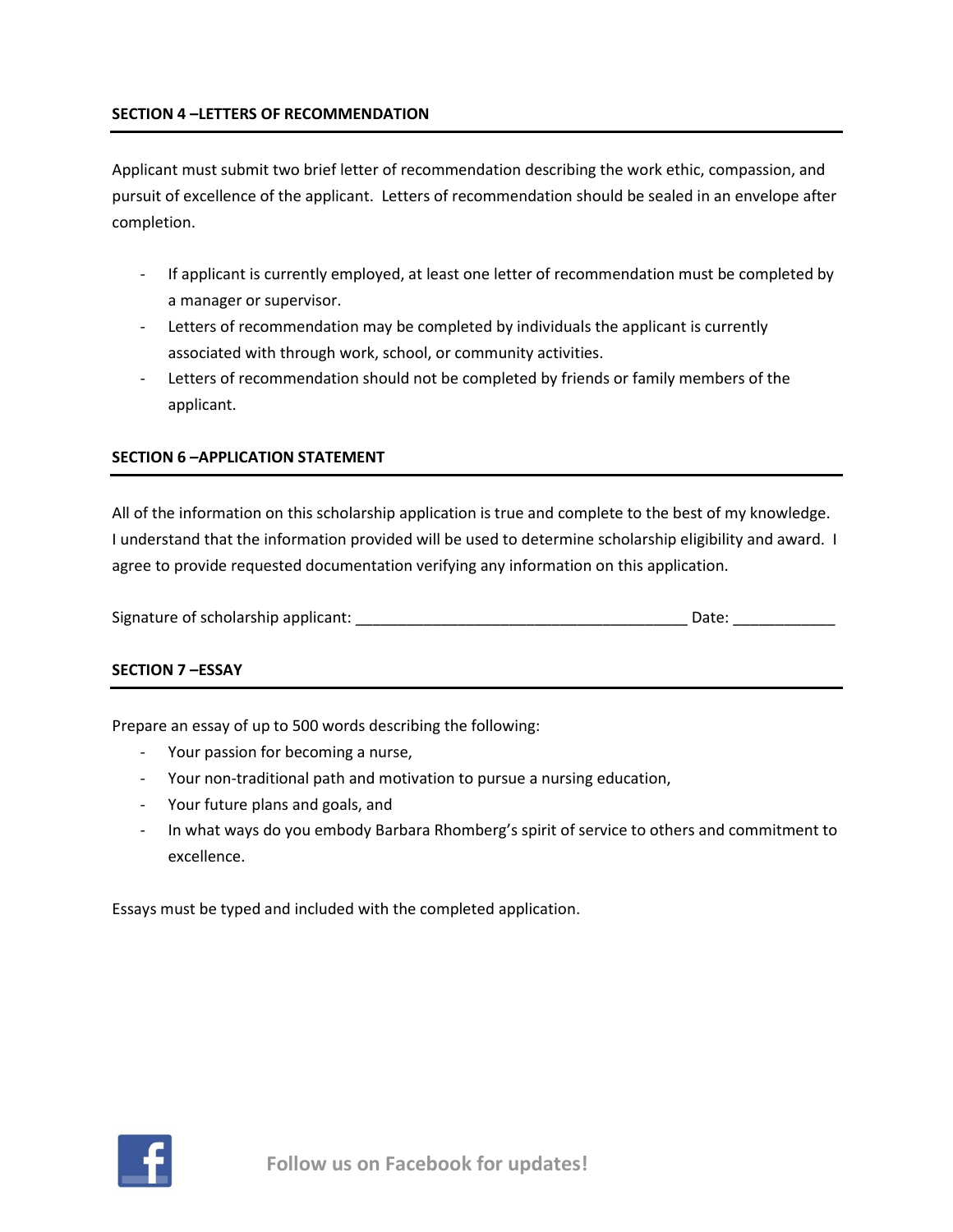## **ENROLLMENT VERIFICATION FORM (Due by April 30, 2022)**

| To be completed by the Applicant                                                                                     |                                                |  |  |
|----------------------------------------------------------------------------------------------------------------------|------------------------------------------------|--|--|
|                                                                                                                      |                                                |  |  |
|                                                                                                                      |                                                |  |  |
|                                                                                                                      |                                                |  |  |
|                                                                                                                      |                                                |  |  |
|                                                                                                                      |                                                |  |  |
| <b>Authorization Statement:</b>                                                                                      |                                                |  |  |
| I authorize the educational institution named below to release information related to my enrollment to the selection |                                                |  |  |
| committee for the Barbara Rhomberg Excellence in Nursing Scholarship and B4 Brands.                                  |                                                |  |  |
|                                                                                                                      |                                                |  |  |
| To be completed by an authorized representative of the current educational institution.                              |                                                |  |  |
|                                                                                                                      |                                                |  |  |
| Is the above named student currently enrolled in a fulltime nursing program?: $\Box$ Yes $\Box$ No                   |                                                |  |  |
|                                                                                                                      |                                                |  |  |
|                                                                                                                      |                                                |  |  |
|                                                                                                                      |                                                |  |  |
|                                                                                                                      |                                                |  |  |
| <b>Return by E-Mail or Mail:</b>                                                                                     | <b>B4 Brands</b>                               |  |  |
| scholarships@b4brands.com                                                                                            | <b>Attention: Barbara Rhomberg Scholarship</b> |  |  |
| PO Box 182, 1001 North Washington Street                                                                             |                                                |  |  |
|                                                                                                                      | Lisbon, Iowa 52253                             |  |  |
|                                                                                                                      |                                                |  |  |